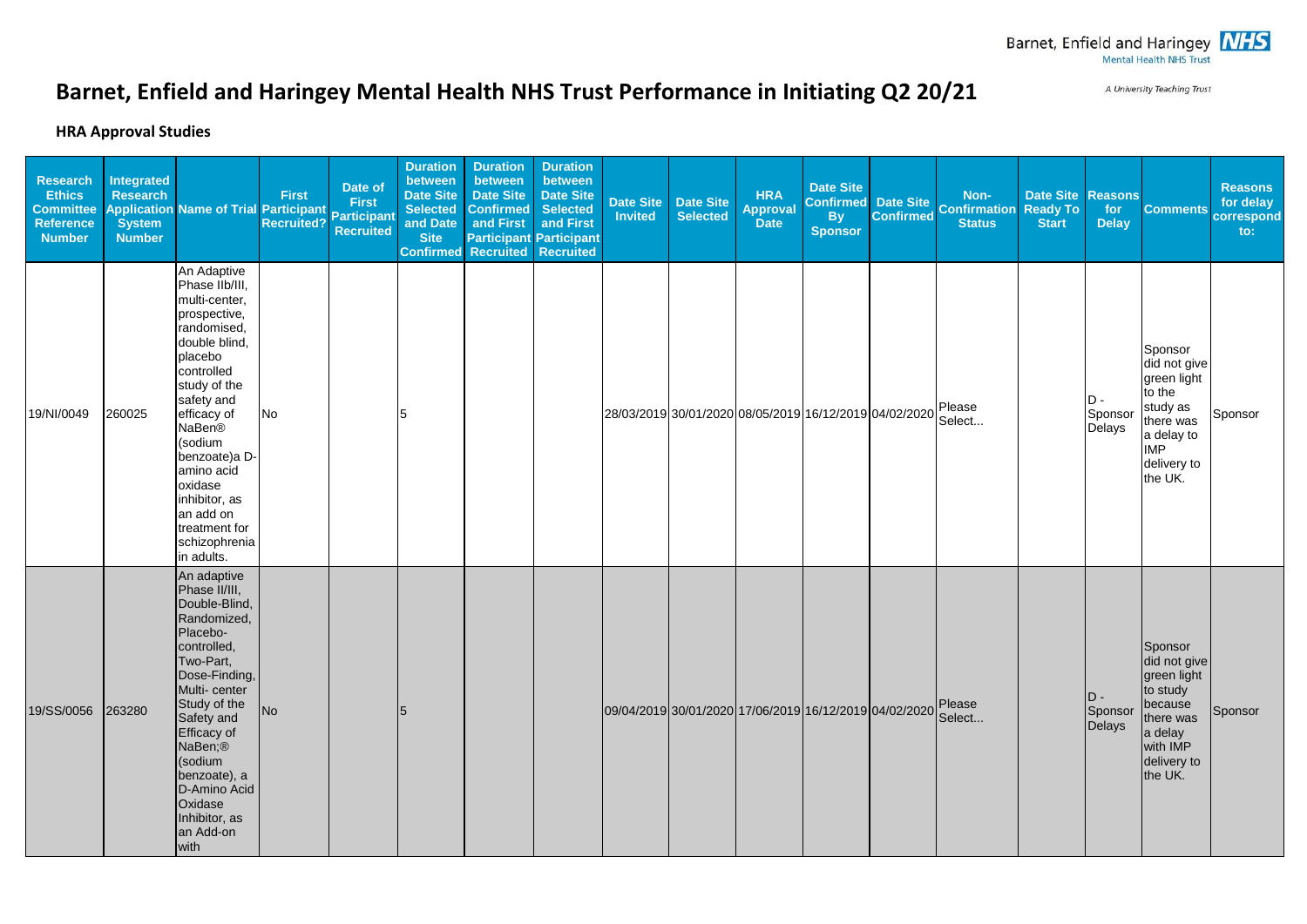

|                   | A University Teaching Trust |                                                                                                                                                                                                                                                                                                      |     |               |     |    |    |                                                                 |  |  |  |  |  |                    |                                  |                                                                                                                                                                                      |         |
|-------------------|-----------------------------|------------------------------------------------------------------------------------------------------------------------------------------------------------------------------------------------------------------------------------------------------------------------------------------------------|-----|---------------|-----|----|----|-----------------------------------------------------------------|--|--|--|--|--|--------------------|----------------------------------|--------------------------------------------------------------------------------------------------------------------------------------------------------------------------------------|---------|
|                   |                             | Clozapine, for<br>Residual<br>Symptoms of<br>Refractory<br>Schizophrenia<br>in Adults                                                                                                                                                                                                                |     |               |     |    |    |                                                                 |  |  |  |  |  |                    |                                  |                                                                                                                                                                                      |         |
| 19/LO/1667        | 271363                      | Supporting<br>independence<br>at home for<br>people with<br>dementia<br>(NIDUS-<br>Family)                                                                                                                                                                                                           | Yes | 03/04/2020 21 |     | 60 | 81 | 02/12/2019 13/01/2020 13/01/2020 24/01/2020 03/02/2020 Please   |  |  |  |  |  | 04/02/2020 Sponsor | $D -$<br>Delays                  | Initially<br>breached<br>due to trial<br>coordinator<br>not being<br>ready for<br>site to start,<br>staff<br>turnover<br>from<br>central<br>study team<br>and PI<br>annual<br>leave. | Sponsor |
| 19/SW/0214 260823 |                             | SUrvivors'<br>Rehabilitation<br>Evaluation<br>after CANcer<br>trial: A multi-<br>centre,<br>pragmatic,<br>randomised<br>controlled trial<br>of comparing<br>enhanced<br>No<br>Acceptance<br>and<br>Commitment<br>Therapy<br>(plus) added<br>to usual<br>aftercare,<br>versus usual<br>aftercare only |     |               | 365 |    |    | 07/08/2020 03/10/2019 13/02/2020 15/10/2020 02/10/2020   Please |  |  |  |  |  |                    | ID -<br>Sponsor OID as<br>Delays | Delayed by<br>decision to<br>use only<br>only form<br>lof<br>agreement.                                                                                                              | Sponsor |